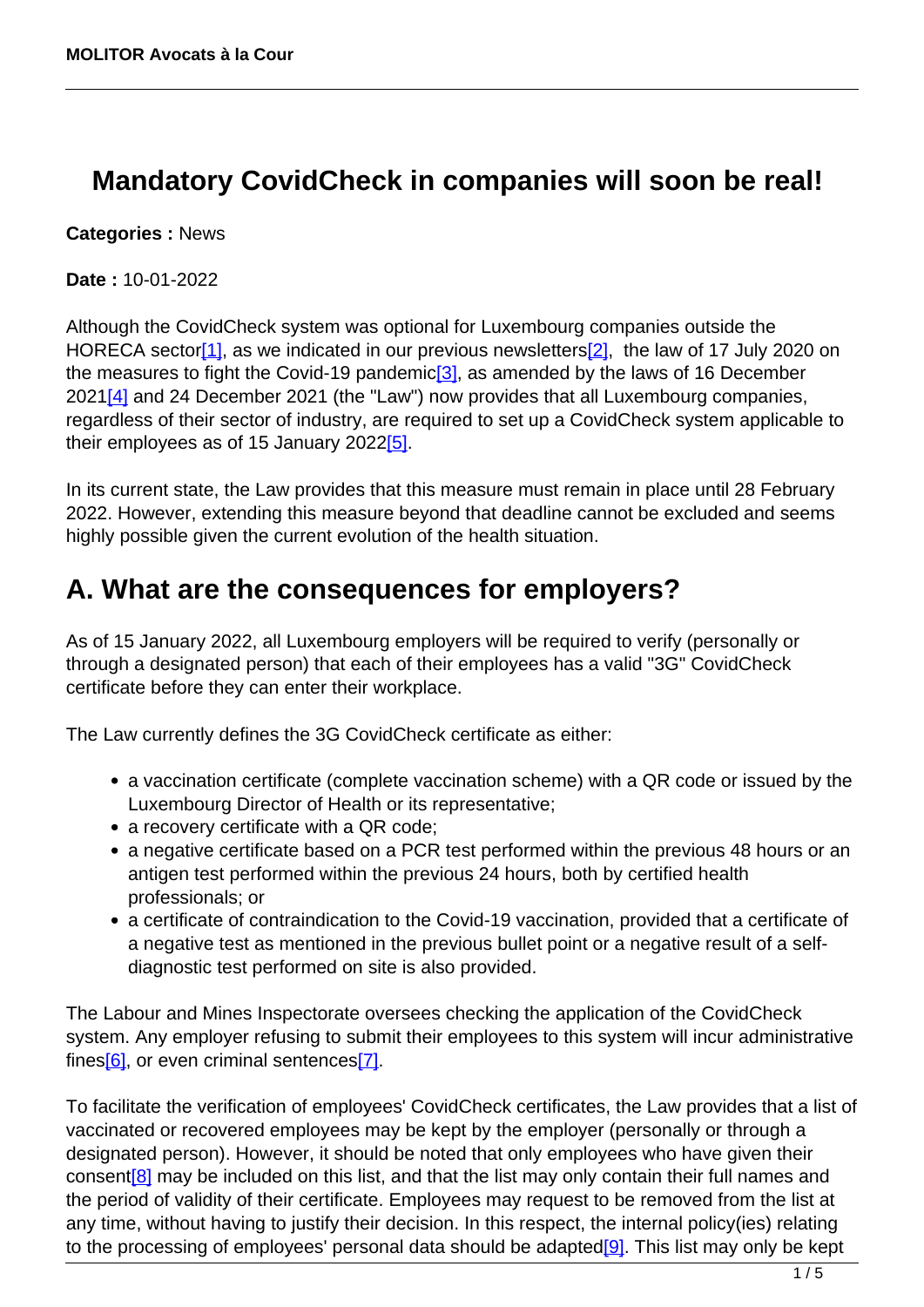as long as the Law is in force $[10]$  and must be destroyed afterwards.

For employees who do not wish to be on this list, the employer will have no choice but to perform a daily check via the CovidCheck application to permit them access to the company's premises.

With regard to this list, it is surprising to note that the legislator expressly refers to only two of the three CovidCheck certificates, i.e. vaccination and recovery, but not to negative certificates based on a PCR or antigen test. However, the latter are also to be considered as valid 3G CovidCheck certificates, in the same way as vaccination or recovery certificates. This point raises questions: does this mean that employees with a valid certificate based on a negative PCR or antigen test cannot be included in this list, even if this is their wish? Is this the legislator's deliberate intention so as to encourage vaccination (in anticipation of the introduction of a "2G" CovidCheck)? Or has the legislator simply overlooked them for practical reasons, as the extremely short duration of validity of such certificates (24 or 48 hours) renders the usefulness of being included on such a list very limited?

To prevent falsification or usurpation of CovidCheck certificates, the legislator requires the employer to verify (personally or through a designated person) that the identity indicated on the CovidCheck certificate and the identity of its holder match. This is an important power given to employers (who will have to use it only for the purposes and within the limits of the Law), which causes heated debates in cross-border countries<sup>[11]</sup>.

Finally, while the 3G CovidCheck system is compulsory for employees to access their employer's premises, the same rules do not apply to third parties (such as customers and service providers), as the Law only provides the employer with the option to impose such a system on third parties. However, for customers of companies in the HORECA sector, this is not optional since the 3G CovidCheck system is mandatory since 1 November 2021, and for whom, as of 15 January 2022, it will be mandatory to provide a "2G+" CovidCheck certificate[12].

## **B. What are the consequences for employees?**

If the employee refuses or is unable to present a valid CovidCheck certificate, they will not be allowed to enter their employer's premises.

As opposed to the previous legal provisions, which remained silent on this point, the Law now explicitly provides that where an employee refuses to present a valid CovidCheck certificate and is thus absent from their workstation, no disciplinary action can be taken against them, nor does that refusal give rise to grounds for dismissal of the employee.

The Law specifies that such a dismissal would be and void and that the employee may consequently request the President of the Labour Court, within fifteen days of dismissal and by simple request, to declare the ity and order reinstatement of the employee. Unlike the situation for members of the staff delegation, the Law does not provide for the possibility for a wrongfully dismissed employee to choose between an action for ity of the dismissal or an action for wrongful dismissal. However, upcoming case law decisions may well allow for this possibility, as they have done previously for employees who were dismissed while pregnant or on maternity leave.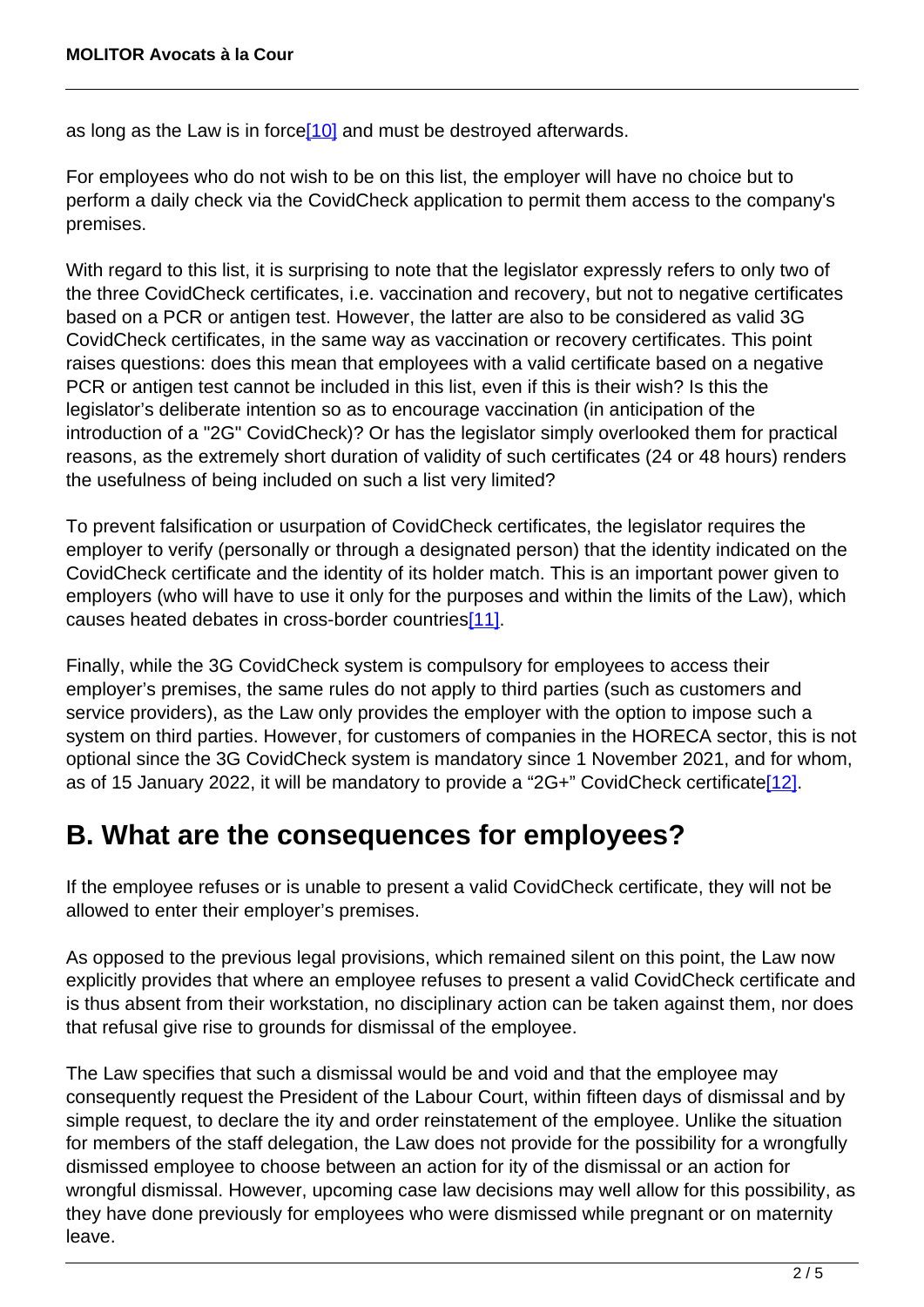If the Law expressly forbids dismissal of employees for the sole reason that they cannot, or do not want to, present a valid CovidCheck certificate, we nevertheless still consider, as mentioned in our previous newsletter $[13]$ , that if the employer is able to demonstrate that extended or repeated absences of the employee lead to a disruption of the company or the services, this disruption could justify a dismissal with notice.

In any event, the days of absence of an employee who was unable or unwilling to present a valid CovidCheck certificate may be deducted, by mutual agreement with the employer, from the employee's statutory and/or contractual annual leave entitlement. In the absence of any agreement between the employer and the employee, or if the employee does not have enough untaken vacation days left, unworked hours will not be paid.

In the latter case, and contrary to the rules relating to unpaid leave, the employment contract will not be suspended such that:

- the employee will remain affiliated to the social security system (but the calculation of the contributions will be impacted); and

- the period of unpaid absence will be treated as a period of actual work for the purpose of calculating paid leave and seniority rights.

However, this period of unpaid absence will not be taken into account for the purpose of calculating unemployment or reclassification benefits and employees who do not have, or refuse to present, a CovidCheck certificate to their employer will not be eligible for short time working.

[1] <https://molitorlegal.lu/back-to-work-the-health-situation-in-businesses-with-regard-to-covid/>et <https://molitorlegal.lu/sesame-ouvre-toi-covidcheck-en-entreprise/>

[2] For companies in the HORECA sector, this regime has been mandatory inside premises for customers and employees since 1 November 2021 by virtue of a law dated 18 October 2021 (<https://legilux.public.lu/eli/etat/leg/loi/2021/10/18/a732/jo>)

[3] For a consolidated version of the law of 17July 2020, applicable as of 15 January 2022: <https://legilux.public.lu/eli/etat/leg/loi/2020/07/17/a624/consolide/20220115>.

**[4]** [https://legilux.public.lu//eli/etat/leg/loi/2021/12/16/a875/jo:](https://legilux.public.lu/eli/etat/leg/loi/2021/12/16/a875/jo) Law of 16 December 2021, amending:

1° the amended law of 17 July 2020 on measures in the fight against the Covid-19 pandemic;

2° the amended law of 6 January 1995 on the wholesale distribution of medicines;

3° the amended law of 20 June 2020 on 1° temporary derogation from certain provisions of labour law in relation to the state of crisis linked to Covid-19; 2° amendment of the Labour Code;

4° the amended law of 24 June 2020 introducing temporary measures relating to the amended Municipal law of 13 December 1988 and the amended law of 27 March 2018 on the organisation of civil security in connection with the fight against Covid-19;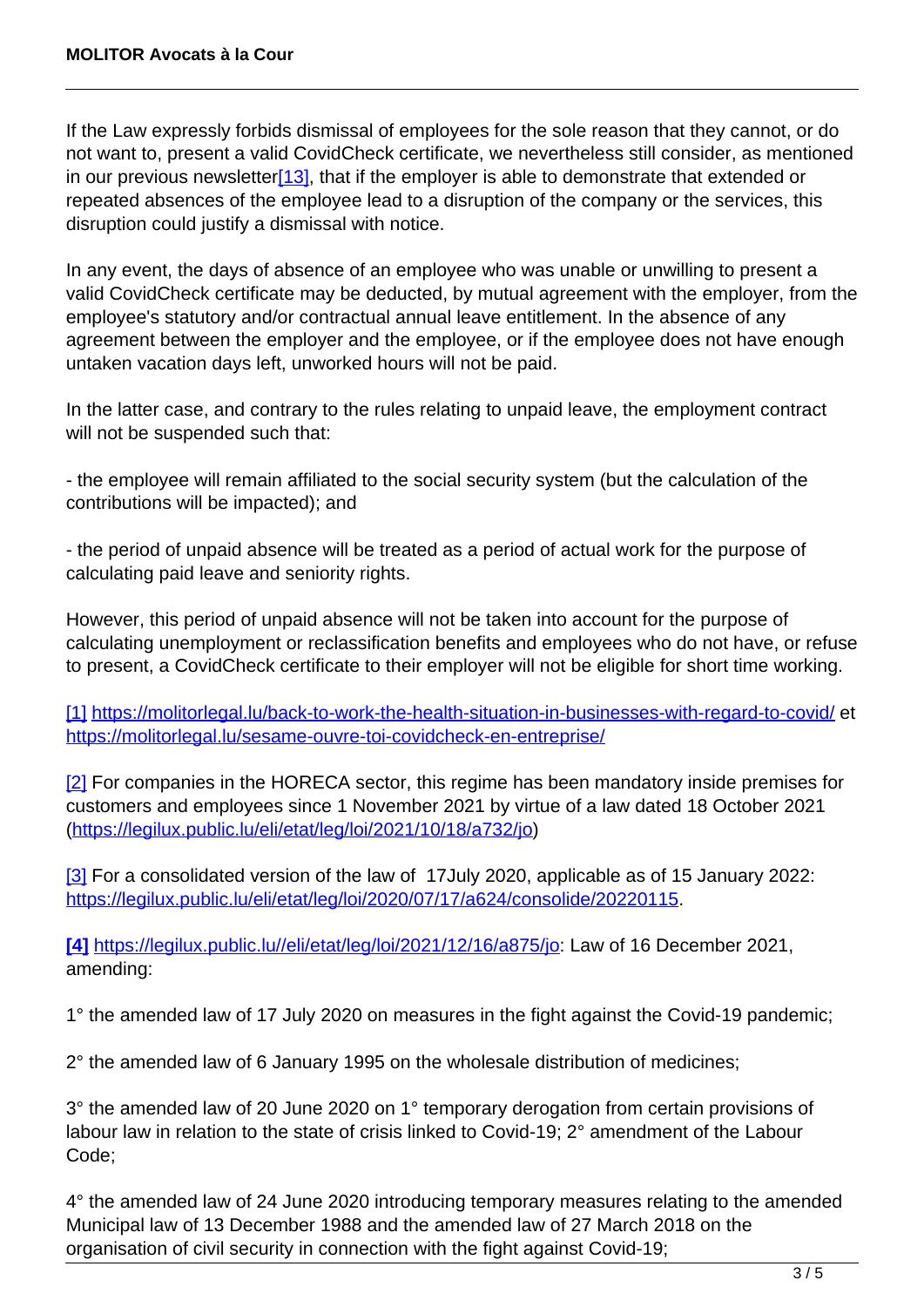5° the amended law of 24 June 2020 introducing a temporary measure relating to the application of Article 12 of the amended law of 19 July 2004 on communal planning and urban development in the context of the fight against Covid-19 ;

6° the amended law of 24 June 2020 on celebration of marriage in a communal building other than the communal house in the context of the fight against Covid-19 pandemic ;

7° the law of 24 July 2020 providing temporary exemptions to Articles L. 524-1, L. 524-2, L. 524-5, L. 541-1 and L. 541-2 of the Labour Code;

8° the amended law of 19 December providing a temporary exemption to Article L. 121-6 of the Labour Code;

9° the amended law of 19 December 2020 establishing a temporary State financial contribution to uncovered costs of certain businesses;

10° the amended law of 19 December 2020 establishing a new economic recovery support program; and

11° the amended law of 22 January 2021 providing for: (1) amendments to Articles L. 234-51, L. 234-52, and L. 234-53 of the Labor Code; and (2) temporary exemptions to the provisions of Articles L. 234-51, L. 234-52, and L. 234-53 of the Labour Code.

**[5]** <https://legilux.public.lu/eli/etat/leg/loi/2021/12/24/a939/jo>: Law of 24 December 2021 amending:

1° the amended law of 17 July 2020 on measures in the fight against the Covid-19 pandemic;

2° the amended law of 19 December 2020 establishing a temporary State financial contribution to uncovered costs of certain businesses; and

3° the amended law of 19 December 2020 establishing a new economic recovery support program.

[6] The Labour and Mines Inspectorate will be able to issue administrative fines, the level of which will be determined depending on the severity of infringement, to companies that refuse to comply with its orders (Article L.614-3 of the Labour Code).

[7] Article L.314-4 of the Labor Code states that any violation of the employer's obligation to ensure the safety and health of its employees is punishable by a criminal sentence (a prison sentence of 8 days to 1 month and/or a fine of 251 to 25,000 Euros).

[8] In our opinion, and even if the Law includes no specifics on this point, consent should be given in writing for probatory reasons - we recommend employers to obtain consent by means of a dedicated form signed in duplicate for each party.

[9] To provide for the possibility for the employer to keep such a list and specify its purpose.

[10] 28 February 2022 as the Law currently stands.